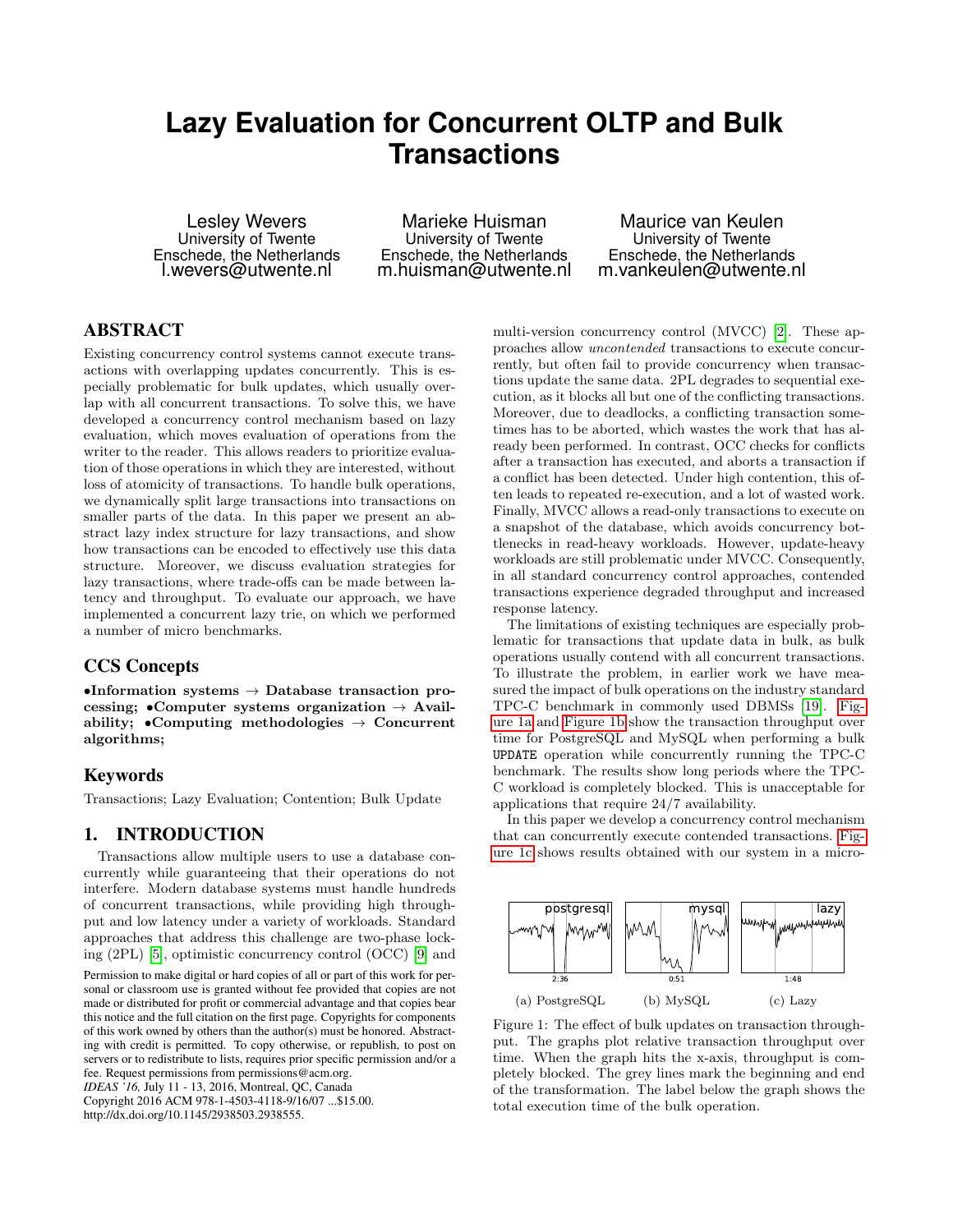benchmark, where we see that a workload of updates can continue executing during a bulk update. In our approach the bulk update commits before it is executed, and it is executed on-demand only for those values that are being accessed by concurrent transactions.

*Lazy Transactions.* The main idea of our approach is to split a transaction into operations on individual variables, and to move the responsibility of evaluating these operations from writers to readers. For this, we use a lazy evaluation mechanism that is inspired by that used in functional programming languages [\[8\]](#page-9-4). Instead of computing values and then writing them, transactions can write suspended computations, which are evaluated to a value upon reading. This allows a transaction to commit before these operations are executed. Moreover, readers evaluate only those operations in which they are interested, and do not have to wait for writers to evaluate their full set of operations.

For the correctness of our approach, suspended computations must evaluate to the same result as when the computations are evaluated immediately. If the data accessed by a suspended computation changes between committing and its evaluation, its result would change. To solve this, lazy operations can read from a stable snapshot that is acquired when the transaction commits. Similar to MVCC, read-only transactions can read from a snapshot without interfering with other transactions. For a transaction that updates the database, the execution is divided into four phases:

- Preparation phase: The transaction performs computations that do not depend on values in the database, and it may optimistically read from a snapshot.
- Commit phase: The transaction atomically queues lazy operations, and logically commits at the end of this phase.
- Lazy phase: This is the part of the transaction that is executed inside suspended computations, where it may read lazily from snapshots and perform computations.
- Result phase: The transaction computes its observable result from snapshots obtained in the commit phase.

We assume that the commit phase is executed sequentially, while the other phases can execute concurrently. Consequently, transactions should minimize work in the commit phase, and defer most work to the other phases to obtain concurrency. The main source of concurrency comes from concurrent reads on snapshots, where they force the evaluation of suspended computations. To minimize time in the commit phase, reads should be avoided there, as they may need to evaluate suspended computations by other transactions. Ideally, reads are deferred to the lazy phase by performing them inside suspended computations. However, this cannot always be done, as reads may be required to determine where suspended computations should be written. To cover this case, reads can also be performed optimistically in the preparation phase, while using the lazy phase to check whether the reads have not been modified by a concurrent transaction. In [section 4](#page-3-0) we show how the different phases can be used effectively by means of some examples.

Note that, for lazy evaluation of database operations, the end-user interface of a lazy DBMS is a programming language, and not an interactive interface as provided by current DBMSs. However, interactive transactions can still be executed using OCC, but this misses out on the concurrency benefits of laziness.

*Lazy Bulk Transactions.* To support non-blocking bulk updates, transactions must be able to write a large number of suspended computations without blocking the commit phase. We solve this by using laziness recursively on a tree-structured index over the data. Transactions can write suspended computations to the root of tree in constant time, which allows them to commit instantaneously. When these suspended computations are evaluated, they produce new branch nodes, which may contain more suspended computations over the next level of branches in the tree. This process continues until the leaves of the index are reached, where the data is stored. Readers can navigate the lazily constructed tree, and only evaluate those parts of the bulk operation in which they are interested.

<span id="page-1-0"></span>

[Figure 2](#page-1-0) illustrates our approach on a very small database of eight values. Initially, two transactions bulk and oltp are committed by queueing their operations as suspended computations at the root of the tree. The bulk operation updates all values, while the oltp operation updates only  $v_1, v_2$  and  $v_7$ . From top to bottom, we see how the evaluation of the lazy operations progresses, driven by demand from reads on  $v_2$  and  $v_7$ , marked by the arrows. We can see that on every evaluation step, the lazy operations are split into operations over a smaller part of the data, which are then queued one level deeper in the tree. Operations are essentially pushed down from the root towards the leaves. In the final state, evaluation of the reads has finished, but we see that other parts of transactions are still left unevaluated. This shows that all transactions, bulk, oltp and the readers, all progressed concurrently without blocking one another, and the reads could finish without fully evaluating the transactions that preceded them.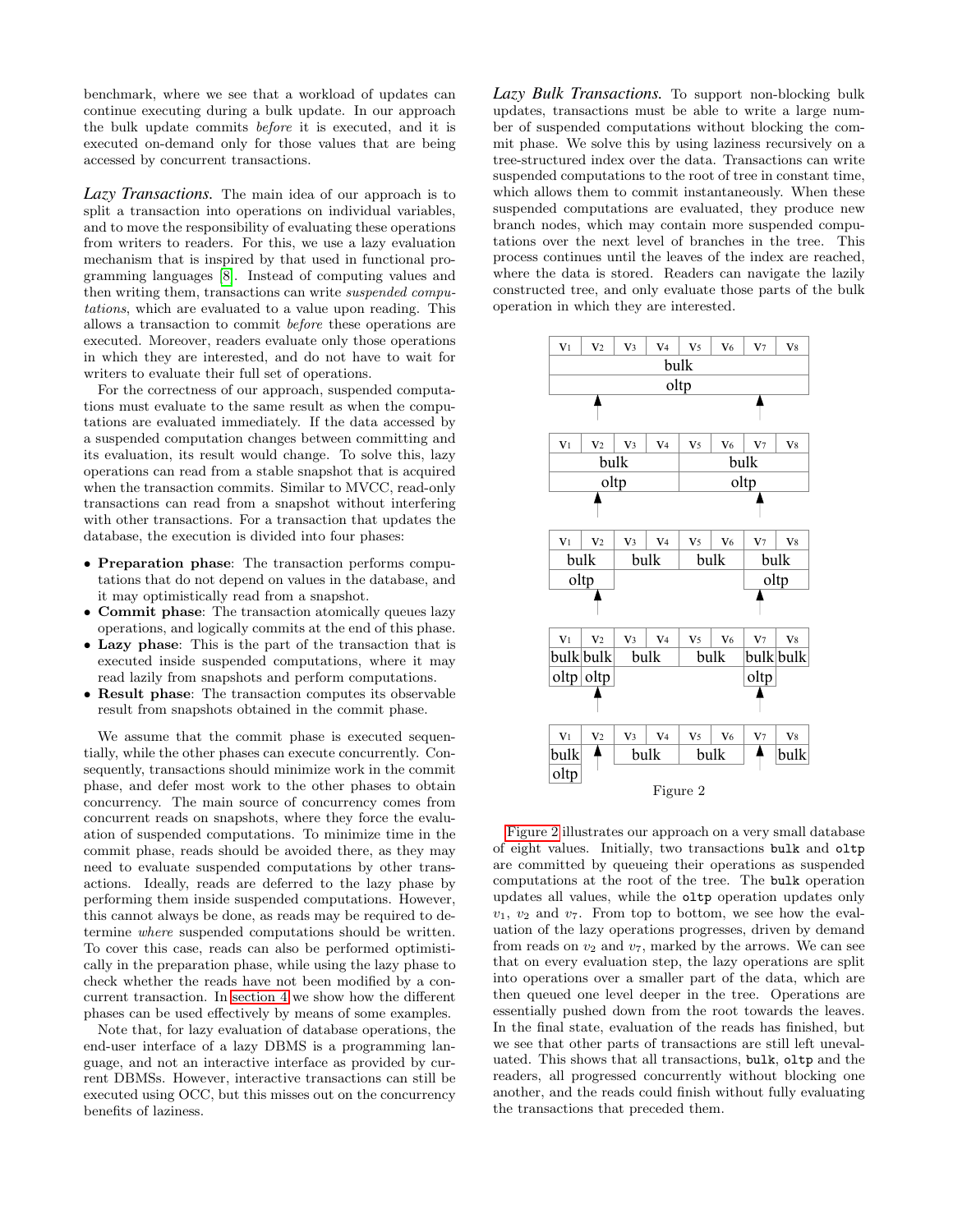*Evaluation Strategies.* Our approach provides freedom in scheduling the evaluation of suspended computations, where trade-offs can be made between throughput, latency, concurrency and memory consumption. For instance, suspended computations can be evaluated purely on-demand, or they can be evaluated immediately after committing a transaction. Importantly, a scheduler must take care that the system does not run out of memory by being too lazy. Moreover, trade-offs can be made in the granularity of laziness. We discuss evaluation strategies in [section 5.](#page-4-0)

*Implementation and Evaluation.* We have developed an in-memory data structure that stores key-value pairs, and which provides lazy operations on single keys, key ranges, and sets of keys. Similar to B-trees [\[1\]](#page-9-5), our data structure can be used to implement primary and secondary indexes in database systems. To implement snapshots, instances of our data structure are immutable, which is a standard technique in functional programming [\[15\]](#page-9-6). In [section 3](#page-2-0) we discuss the abstract interface of our data structure, and in [section 4](#page-3-0) we show how transactions can be encoded to use this interface effectively, using to the transaction phases discussed earlier. We have implemented a prototype of our data structure in Scala, where we faced some unique challenges due to lazy evaluation, which we discuss in [section 6.](#page-4-1) To evaluate our approach, we have performed some experiments on our prototype implementation, which are described in [section 7.](#page-5-0)

*Contributions.* We present the following contributions:

- A concurrency control mechanism where transactions are split into mostly independent operations on data, and where readers can evaluate operations on demand.
- An implementation of our approach in the form of a lazy index structure, which supports lazy operations on single keys, ranges of keys and sets of keys.
- A discussion on evaluation strategies for lazy transactions.
- An experimental evaluation, which shows that lazy evaluation can extract more concurrency from transactions than existing concurrency control mechanisms, and which allows large bulk operations to execute atomically without blocking a concurrent workload of OLTP transactions.

## 2. LAZY EVALUATION

In this section, we briefly review lazy evaluation, and introduce some notation. The basic idea of lazy evaluation is that the evaluation of an expression is delayed until its result is needed, and when an expression is first evaluated, its result is cached to avoid repeated evaluation [\[8\]](#page-9-4). For correctness, lazy evaluation must produce the same result as when the expression is evaluated immediately. As such, when the evaluation of an expression is delayed, its environment must be captured, so that the expression can be evaluated later in the same environment. In our setting, expressions are usually queries over the database. Thus, to ensure correctness, lazily evaluated queries must be performed on a snapshot of the database.

In our examples, we use a type Lazy<sup>[V]</sup> to denote a suspended computation, also called a thunk, that produces a value of type V. We construct a thunk for an expression e by writing Lazy(() => e), and we can *force* the evaluation of a thunk v by writing v.get. For the caching aspect of laziness, the implementation of get must ensure that multiple or concurrent invocations of get must produce referenceequivalent results, so that structural sharing is preserved. Loss of sharing wastes memory, and can lead to duplication of thunks, which can in turn lead to duplication of computations.

In our implementation we evaluate thunks optimistically, which avoids the need for locks and provides good scalability under high contention. If multiple threads evaluate a thunk concurrently, they all compute their own version of the result. To ensure that concurrent invocations produce reference-equivalent results, we update a result pointer in the thunk using an atomic compare-and-set operation.

# <span id="page-2-0"></span>3. AN ABSTRACT LAZY INDEX

We now define an abstract interface for a lazy index, which differs from that of traditional non-lazy index structures. Implementations of this index can be used for primary and secondary indexes in lazy database systems. We assume that our index has type Map[K,V], storing pairs of type (K,V) where K is the type of the keys, and V is the type of the values. We made the following general design decisions for the interface:

- Instances of our index are immutable, so that a snapshot is just a reference to a particular instance. Consequently, update operations produce a new version of the index instead of mutating an existing version.
- In contrast to the standard insert and remove operations on non-lazy maps, operations on our lazy map take functions of the type  $() \Rightarrow$  Option[V], which evaluate either to Some(v) or None. In addition to allowing computing values on demand, this also allows the decision of whether to insert, update or remove values to be evaluated lazily.
- Bulk insertion of thunks should be done using a single operation, so that a lazy bulk operation can be queued in constant time, and an implementation can lazily split a bulk operation into smaller parts.

*Update Operations.* The following is a set of functions that we use in the examples and experiments to perform updates. All functions implicitly take a Map[K,V], and return a new Map[K,V]. More functions can be defined in a similar fashion, and an implementation may provide specialized functions for additional performance.

#### update(key: K, f:  $() \Rightarrow$  Option[V])

This is a general operation that can insert, update and remove entries. If  $f() = Some(v)$ , then  $(k, v)$  is inserted, or v replaces the current value for k. Otherwise, if  $f() =$ None, the existing entry with key k is removed, or no entry is inserted.

 $update_bulk(fs: Map[K, () => Option[V]])$ 

This operation queues multiple lazy updates in one operation by providing the updates as a map of update functions. The idea is that a transaction can build this map in the preparation phase. An implementation can lazily merge the updates with the state.

update\_range(low: K, high: K, f: K => Option[V])

This operation updates the values of all entries where the key is between low and high inclusive. In contrast to the previous operations, the update function f receives the current key, so that it can look up the value currently associated with the key.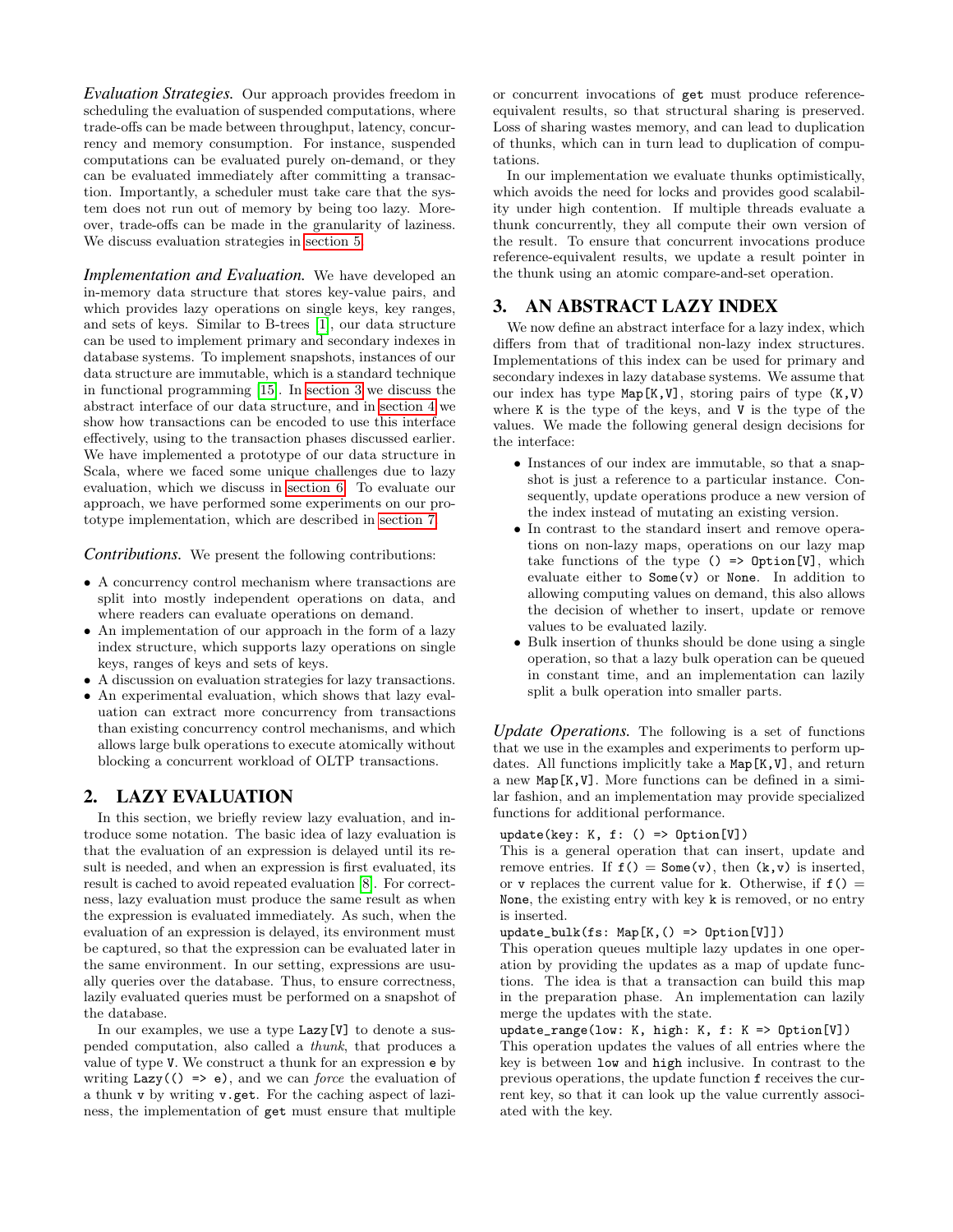$map[W](f: K \Rightarrow Option[W])$ 

This operation is similar to update\_range, but updates all values in the map, and allows changing the type of the returned map, which is necessary in schema transformations.

*Read Operations.* To read from the index, we use standard non-lazy functions such as get(key: K) : Option[V] and  $aggregate(acc: T, f: (T, V) \Rightarrow T) : T.$ 

# <span id="page-3-0"></span>4. ENCODING LAZY TRANSACTIONS

We now show, through examples, how our lazy map can be used to execute transactions concurrently. We implement a transaction that atomically swaps two entries in a lazy map, under the condition that both entries exist. Our goal is to minimize the work in the commit phase, by deferring most work to the lazy phase and the preparation phase. While we assume that, due to laziness, each lazy write can be performed in constant time, we assume that reads and computations are generally expensive. As such, our primary goal is to avoid reads and computations in the commit phase. We first show a simple implementation that performs all operations in the commit phase, and then we show how the lazy and preparation phases can be used improve concurrency. To show how the different phases are used, we highlight them using the following color coding: preparation, commit, lazy, result.

*The State.* To interact with the state, transactions must be able to get a snapshot of the current state, as well as update the state. For this, we define the following class:

```
class State[T](var current : T)
 def snapshot : T = currentdef update(transaction : T => T) =
   atomic { current = transaction(current) }
```
This class maintains a pointer current to the latest version of the state. A transaction can either use snapshot to obtain a snapshot, or use update to modify the state using a transaction function that gets the current state, and returns the updated state. In our examples, we assume that there is a global variable state with type State[Map[K,V]].

*Reading in the Commit Phase.* We can now implement our example transaction by performing all operations in the commit phase as follows:

```
def swap(a,b) = state.update(s => {val va = s.get(a), vb = s.get(b)if(va != None k& vb != None)
   return s.update(a, = > vb).update(b, = > va)
 else
   return s
})
```
We update the state by providing update with a transaction function that receives the current state s. In the transaction function, we first read the two values to be swapped from s. If both values are not None, we return a state where both values have been swapped. Otherwise, we abort by returning the original state.

While the updates can be evaluated lazily, and thus concurrently, the main limitation of this solution is that reading a and b may force the evaluation of thunks from concurrent transactions, which can be slow. In the next paragraphs we show how reads can be avoided in the commit phase by executing them either lazily or optimistically.

*Lazy Reads.* To perform work in the lazy phase, a transaction has to write thunks into the state that do this work. For our example, we can do this as follows:

```
def swap(a,b) = state.update(s => {val va = Lazy(() => s.get(a))
  val vb = Lazy(() => s.get(b))
  val c = \text{Lazy}(() \Rightarrow va.get != None \& vb.get != None)return s.update(a, () \Rightarrow if(c.get) vb.get else va.get)
           .update(b, () \Rightarrow if(c.get) va.get else vb.get)})
```
Instead of reading eagerly, we now construct two thunks va and vb that lazily read the values to be swapped. Moreover, we create a thunk c that encodes the commit decision, and which checks whether both values are present. We force the evaluation of c in the update function to decide whether to commit or abort. If we commit, the lazy reads are forced and the swapped values are written. Otherwise, we write the original values, so that the final state is equivalent to the initial state, effectively aborting the transaction. Because a and b are read inside thunks, the results of reading is shared between c and the update functions, which avoids duplicate reads. In this example, the thunks are constructed in the commit phase, but they can be created in the preparation phase as an optimization.

*Optimistic Reads.* A limitation of the lazy phase is that the keys on which to write thunks must be known. Sometimes, these keys must be determined from reads on the database. To avoid such reads in the commit phase, transactions can read optimistically using optimistic concurrency control [\[9\]](#page-9-1). The idea is that the transaction can read in the preparation phase, and then in the lazy phase check whether the reads have not been modified by a concurrent transaction. This can be encoded as follows:

```
def swap(a,b):
  var retry = true
  while(retry):
    val snapshot = state.snapshot
    val va = snapshot.get(a), vb = snapshot.get(b)
    if(va == None || vb == None) retry = false
    else:
      var c = nullstate.update(s => {
        c = Lazy(() => s.get(a) == va \theta\theta s.get(b) == vb)
        return s.update(a, () \Rightarrow if(c.get) vb else va)
                 .update(b, () \Rightarrow if(c.get) \text{ va else } vb)})
      retry = lc.get
```
In the preparation phase, we obtain a snapshot of the current state, and optimistically read the values to be swapped. If the commit condition is not satisfied, the transaction is aborted without needing to enter the commit phase. Otherwise, we enter the commit phase, where we construct a thunk c that checks whether the values in the committed state are equivalent to the values that have been read optimistically. We lazily update the state with the swapped values, but only under the condition that the check is satisfied. If the check is not satisfied, a concurrent transaction has overwritten one of our reads, so the commit attempt has failed, and we have to write the original values to abort. After committing, the check is evaluated in the result phase to determine if the transaction has executed successfully. If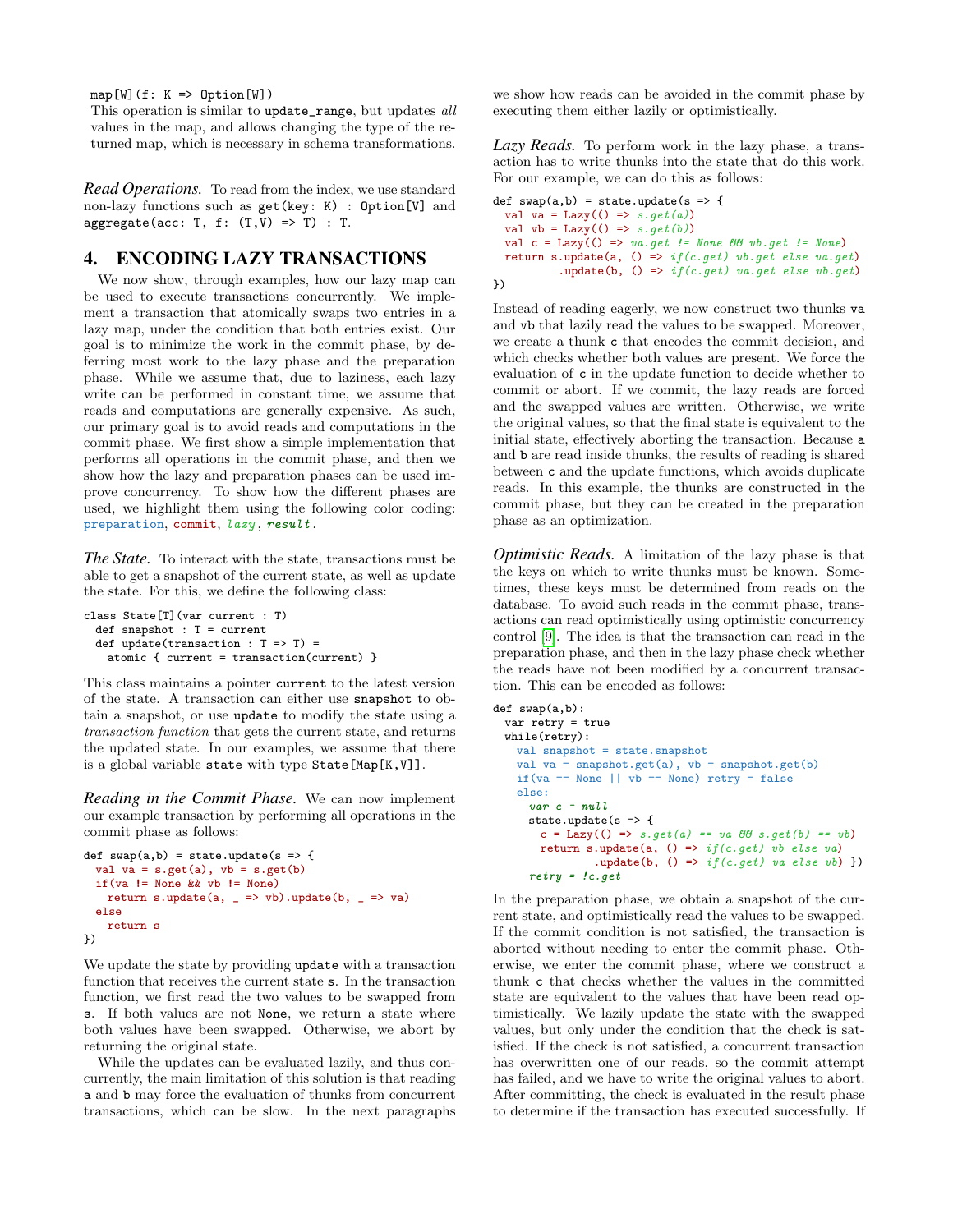the attempt was not successful, we try again by re-executing from the beginning.

*Discussion.* In the above examples we have shown how reads can be performed in the commit phase, in the lazy phase, and optimistically in the preparation phase. The different phases have trade-offs, and multiple approaches may be combined to maximize concurrency. Optimistic reads can be used to check constraints before entering the commit phase, without the possibility of failure due to contention. However, when committing, it needs to be checked that optimistic reads have not been modified by other transactions, and re-execute if this is the case. In contrast, lazy reads always succeed, but they require that write locations are known in the commit phase. Moreover, optimistic reads can be used for interactive transactions, whereas the use of lazy reads requires all computations to be encoded inside thunks. If re-execution must be avoided, write locations can also be determined in the commit phase, but this blocks other transactions from committing.

# <span id="page-4-0"></span>5. EVALUATION STRATEGIES

Our approach provides a lot of freedom in scheduling the evaluation of transactions. A DBMS can exploit this to make trade-offs between throughput, latency, concurrency and memory consumption. In this section, we briefly discuss trade-offs that can be made in when to evaluate thunks, and we discuss trade-offs in the granularity of laziness.

*Immediate and Delayed Evaluation.* First, there is freedom in when to evaluate thunks. One extreme is to evaluate thunks immediately after committing a transaction, while another extreme is to delay evaluation of a thunk until its result is needed by another transaction. It is also possible to pick a strategy somewhere between these extremes, such as evaluating thunks during idle time. Delayed evaluation has been investigated by Faleiro et al. [\[6\]](#page-9-7), and has the following trade-offs:

- Latency: Delaying evaluation can lead to increased read latency as more operations still need to be performed when reading.
- Locality: By delaying evaluation, multiple operations on the same data can be gathered and executed in batches. This can improve throughput in environments where data access has high latency, such as when data is stored on disk.
- Blind writes: Blind writes can make it unnecessary to evaluate expensive computations. The longer evaluation is delayed, the greater the chance that work is not needed anymore.
- Temporal Load Balancing: Delaying the evaluation of thunks allows spreading work over a longer period of time. Consequently, peak throughput can be higher for short periods of time compared to eager evaluation. In addition, processing power can be spent on highpriority transactions.

In practice, memory provides a hard practical constraint on the amount of laziness in a system: thunks take up memory, and they prevent snapshots from being garbage collected. To avoid these problems, thunks need to be evaluated eagerly to some degree. An important observation is that eager evaluation does not reduce concurrency compared to purely on-demand evaluation. In either case, multiple transactions can execute lazy operations concurrently, and execution of operations is still prioritized based on demand. A general conclusion from this is that immediate evaluation is sufficient for concurrency, and delayed evaluation is only an optimization for additional throughput.

*Granularity.* Another area where trade-offs can be made is the granularity at which laziness is used. Under finegrained laziness, only those operations that are needed to provide the desired value are evaluated. However, it is also possible to evaluate more operations than strictly necessary. Coarse-grained evaluation has the following trade-offs:

- Overhead: laziness can have significant overhead for in-memory databases, thus coarse-grained laziness can boost throughput. However, for disk-based storage dominated by I/O latency, we expect that the overhead of laziness is not significant.
- Locality: spatial locality can be exploited by executing all pending operations on a cache line or a disk page at the same time, which improves throughput.
- Latency: more operations are evaluated than necessary, which increases latency.
- Blind writes: unnecessary work can be performed by evaluating operations that are overwritten by blind writes.

*Discussion.* It is important to note that evaluating a suspended computation may trigger an avalanche of reads that are scattered throughout the state, which recursively may trigger more reads. Delayed evaluation and coarse-grained evaluation make this effect stronger, so these techniques may need to be avoided if low latency is desired.

# <span id="page-4-1"></span>6. IMPLEMENTING A LAZY INDEX

We have build a prototype implementation<sup>[1](#page-4-2)</sup> of our lazy index in Scala. In this section, we discuss some of the implementation details. In particular, it is challenging to keep search trees balanced under lazy evaluation, as previously investigated by Trinder [\[18\]](#page-9-8). As a solution, we use tries, which use a static balancing scheme. Moreover, we provide a method for compacting the trie after lazily removing values. Finally, we also discuss the role of granularity and delayed evaluation in our implementation.

*Tries.* Our implementation uses tries, which where first introduced by Fredkin [\[7\]](#page-9-9). In contrast to B-trees, which are dynamically balanced by storing keys in branches [\[1\]](#page-9-5), a trie uses a static partitioning. Branches in a trie have an array of  $2^k$  bins, where operations select the bin based on the binary prefix of the key. Consequently, tries do not need balancing, which makes them very suitable for concurrent data structures. For instance, tries are used to implement a concurrent map in the Scala standard library [\[13\]](#page-9-10), and they are used to implement the transactional map in ScalaSTM [\[3\]](#page-9-11). Balancing is especially problematic for lazy operations, as it is unknown whether a thunk adds or removes a value until it is evaluated. The static partitioning used by tries

<span id="page-4-2"></span><sup>&</sup>lt;sup>1</sup>Our implementation is available at [https://github.com/](https://github.com/utwente-fmt/lazy-transactions-IDEAS16) [utwente-fmt/lazy-transactions-IDEAS16](https://github.com/utwente-fmt/lazy-transactions-IDEAS16)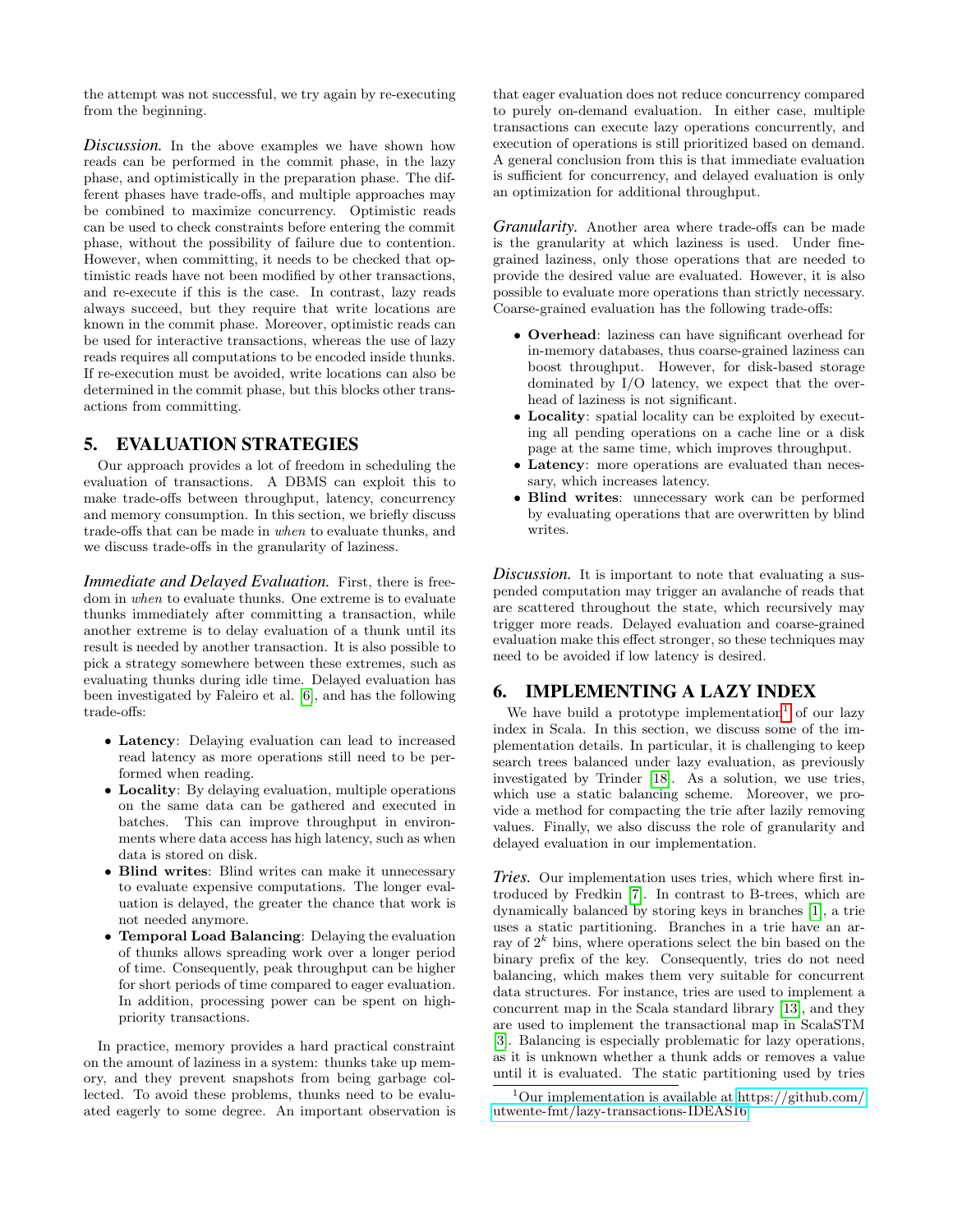solves this problem. Moreover, tries have been used for main-memory database indexes [\[10\]](#page-9-12). Their wide branches and shallow depth makes them fast on modern architectures. Moreover, similar to B-trees, tries can be ordered, which allows fast operations on ranges of data. Finally, tries can efficiently be made persistent by path copying, i.e., copying only the nodes that are modified, while sharing unmodified nodes between the old and the new version [\[15\]](#page-9-6).

*Laziness in Tries.* Adding laziness to a standard implementation of tries is straightforward: we can simply allow branches and leafs to store thunks, as follows:

```
Trie[K,V] = Empty
 | Leaf(key : K, value : Lazy[Option[V]])
 | Branch(children : Array[Lazy[Trie[K,V]]])
```
Lazy operations can be implemented similar to operations on non-lazy tries. However, instead of executing operations eagerly, thunks are written in place of branches and values. In our implementation, we only use laziness in branches, so that leaves store fully evaluated, non-optional values. This improves efficiency and memory consumption, but slightly increases the granularity of laziness: when reading only the key of a leaf, lazy operations on the value are also evaluated.

*Compaction.* In our implementation, lazy operations that remove entries can leave branches that only have empty subtrees. To remove unnecessary branches from the trie without blocking concurrent transactions, we rewrite a snapshot where empty subtrees are replaced with Empty. During compaction, transactions can keep producing new versions of the trie. As these new versions generally share many branches with the snapshot on which compaction is performed, the new versions are compacted as a side effect. Note that, to maximize sharing, instead of rewriting only the root branch of an empty subtree, all child branches should also be rewritten. This gives the following compaction algorithm:

```
def compact(node : Trie[K,V]) = node match
 case Branch(children):
   var allEmpty = true
   for(index : children):
     val compacted = compact(children[index].get)
     children[index] = compacted
     allEmpty &&= compacted == Empty
   return (if(allEmpty) Empty else node)
 case other:
   return other
```
This algorithm traverses the whole trie to find nodes to compact. As this is relatively expensive, we have implemented this as a manual operation, similar to how vacuuming is done in database systems. This can be optimized by keeping track of which nodes are already compacted, so that compaction can break of early. However, we do not do this in our prototype.

*Granularity.* We have implemented two variants of our trie: one where leaves store a single key-value pair, which results in fine-grained laziness, and one where leaves store 16 key-value pairs, which results in coarse-grained laziness. The broad leaves can exploit spatial locality for sequential operations, and they are more space efficient, scaling linearly at about 12 bytes per entry, compared to about 62 bytes per entry for the fine-grained leaves.

*Delayed Evaluation.* Our implementation evaluates suspended computations only on demand. However, our implementation is not robust under purely delayed evaluation, as the system may run out of heap space and stack space. To avoid this, transactions can force thunks immediately after committing by reading all the keys that the transaction has written.

# <span id="page-5-0"></span>7. EXPERIMENTAL EVALUATION

We now show the results of several micro-benchmarks on our prototype implementation. We show that our lazy map can execute bulk operations without blocking a concurrent workload of OLTP transactions, and we show that OLTP workloads can be executed concurrently, while handling larger transactions much better than existing methods. We test our prototype system in three configurations: immediate evaluation with fine-grained laziness, immediate evaluation with coarse-grained laziness, and delayed evaluation with fine-grained laziness. Our trie is configured to store 32 bins per branch, and wide leaves store up to 16 entries. The experiments are run on a quad-core Intel i7 3770 with 16GB RAM, which can run 8 threads in parallel. We use the Hotspot JVM version 1.8.0 66-b17 on Linux kernel 3.2.0.

# 7.1 Bulk Operations

First, we show that we can perform bulk operations without blocking OLTP workload. For the schema we use a Map[Int,Int], populated with 10 million consecutive keys and random values. We test the impact on two workloads: a read-only workload where transactions atomically read 100 random keys, and a workload where transactions atomically update the values associated to 100 random keys. The bulk operation is a map operation which, for each mapped value, reads a number random values from the state. We vary the number of reads from 0 to 16 to show how the amount of work performed per update impacts concurrent transactions. The reads are representative for lookups in primary or secondary indexes, which are required in complex schema transformations. Performing no reads is representative of a computationally cheap data transformation on every element. In this experiment, we use fine-grained laziness, and all transactions evaluate thunks immediately after committing by reading the written keys from the state. Measurements are affected by the JVM garbage collector. To mitigate this, we run the JVM with the -XX:+UseConcMarkSweepGC flag to use the concurrent collector, and we use the -Xint flag, which runs the JVM in interpreted mode, so that the transformations run longer and the behaviour of laziness can be better observed. We use 64 worker threads for the OLTP workload, and one additional thread for the bulk update.

[Figure 3](#page-6-0) shows the results of our experiments. We see that the OLTP workload can continue executing while the bulk update is in progress. At the moment the transformation is committed, we see a sharp drop in throughput because subsequent operations must evaluate the bulk update for the data they access. Reads show a larger drop in throughput than writes. As the bulk update is evaluated over time, the throughput returns to the same level as before the bulk update. We also see that, as more reads are performed in the mapped function, the throughput reduction is larger, and it takes longer to return to the baseline performance.

Note that, because the system runs at maximum capacity, our results show a near worst-case scenario. If the sys-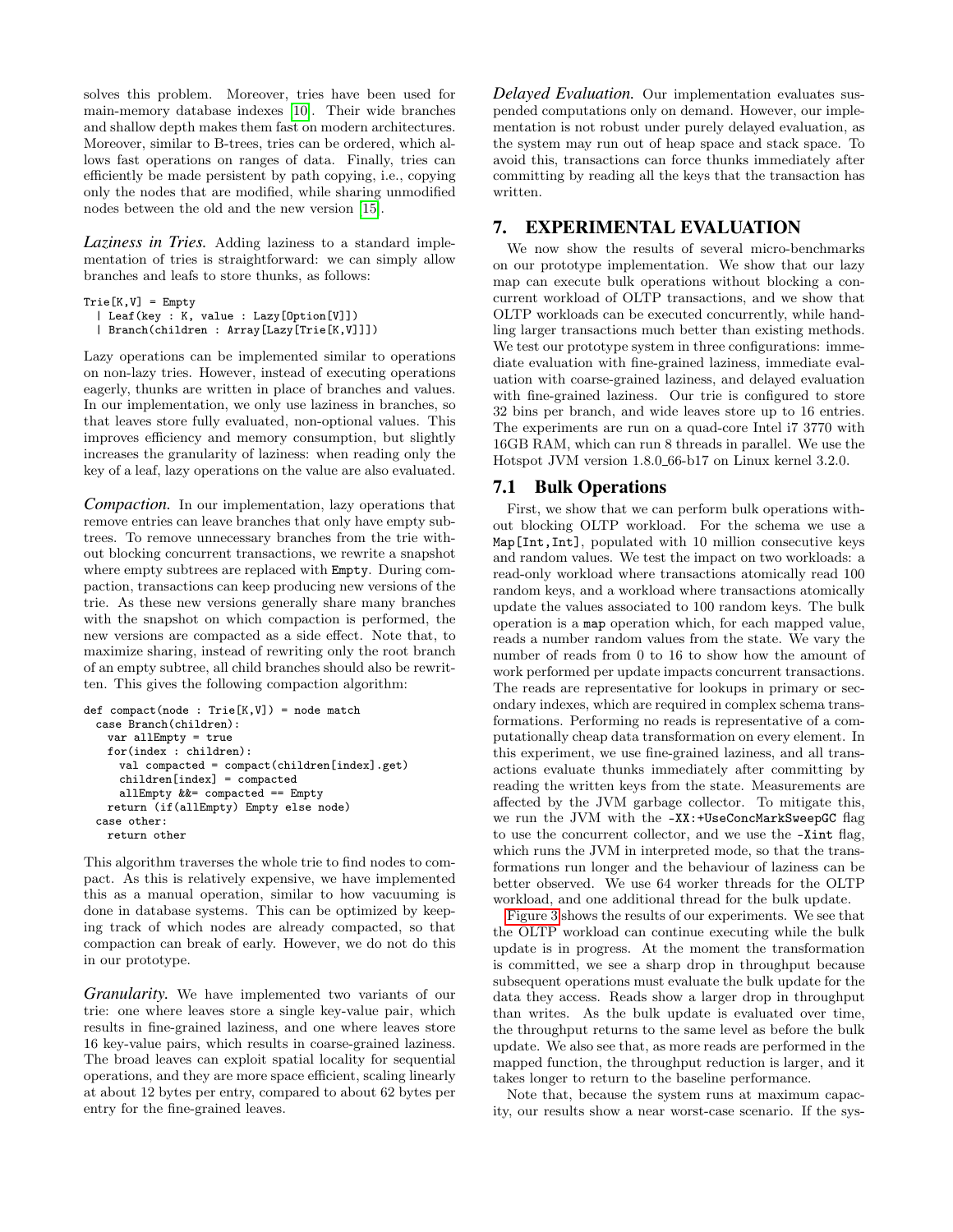<span id="page-6-0"></span>

Figure 3: The impact of a map operation on the throughput of a concurrent OLTP workload. The number of reads in the mapped function is varied to show how the amount of work in the mapped function impacts the OLTP workload.

tem has sufficient spare capacity, laziness does not affect the throughput of the workload. Moreover, the uniform random reads strongly force the bulk update, while in practice it is more likely that reads focus on hotspots, which is more favorable to lazy evaluation.

We have also performed experiments with other evaluation strategies for bulk updates. Using delayed evaluation for the bulk operation has no measurable effect compared to immediate evaluation in our current experimental setup. When using coarse-grained laziness, the bulk update completes faster when no reads are performed in the bulk update, due to improved cache locality. However, when one or more reads are performed in the bulk update, throughput drops far below that of fine-grained laziness because each random access evaluates the bulk update on a range of values, which triggers many random reads.

## 7.2 OLTP Operations

We now show that our approach also provides good performance and scalability for OLTP transactions, and that it can handle some workloads with large overlaps in transaction footprints. We evaluate a number of different workloads on a Map[Int,Int] that is populated with one million consecutive keys associated to random values. We compare our solution to ScalaSTM [\[3\]](#page-9-11), which is a state-of-the-art software transactional memory system for the JVM that implements optimistic concurrency control. In all experiments, we use 8 worker threads. We have run each experiment for two minutes, after a 10 second warm-up run, and we use the JVM arguments -server -Xmx12g -Xms12g.

*Random and Sequential Access.* First, we separately test random access and sequential access patterns under readdominated and update-dominated workloads. Each worker thread randomly chooses whether to perform a read transaction or an update transaction. For random reads we randomly select keys and read the associated values from a snapshot. For sequential reads, we use an aggregate operation to compute a sum over a range of keys. For random updates, we use update\_bulk to update multiple random keys in a single lazy operation. For sequential updates, we use the update\_range operation to perform an operation on all values between two keys.

[Figure 4](#page-7-0) shows the sustained throughput of the various

workloads for increasing transaction footprint sizes. First, in the read-dominated random-access workload we see good overall performance, which can be explained by the use of immutable data structures. From about 1024 operations per transaction, ScalaSTM shows a large drop in performance because OCC has trouble with the remaining 10% of writes, which are increasingly likely to overlap at larger transaction sizes. Laziness does not have this problem, and scales to large transactions. For random updates, we see a similar pattern, but the drop in performance for ScalaSTM is more pronounced. Lazy transactions are a bit slower than ScalaSTM for small update-only transactions. The main bottleneck is the allocation and initialization of new tree nodes, which is a drawback of immutable data structures. By using update\_bulk, transactions share work between operations near the root of the tree, which makes larger transactions more efficient. In the bottom row, we see experiments with transactions that access the state sequentially. Similar to the random-access workload, lazy transactions scale well for larger transaction sizes. Moreover, sequential access is much more efficient than random access.

Finally, we see that coarse-grained laziness provides a substantial boost in throughput for sequential-access workloads. However, for random-access workloads the benefit is much smaller. Moreover, our experiments show that immediate evaluation is significantly faster than delayed evaluation for write-heavy workloads. Profiling shows that the reduced throughput is due to the garbage collector, and is not a problem of delayed evaluation in principle. Where immediate evaluation spends only 4.1% of the time in the garbage collector, delayed evaluation spends about 41% of the time collecting garbage due to the higher memory consumption.

*Lazy Reads.* The top row in [Figure 5](#page-7-1) shows a workload where transactions perform both reads and writes in a single transaction. In this experiment, write locations are known in advance, so transactions can write thunks that read lazily from a snapshot to compute the values that are written. We see similar behaviour as in the previous set of experiments. As more reads are performed per write, lazy transactions become relatively more efficient, while OCC struggles with the higher contention. OCC has keep track of all reads, and check whether they have been changed by concurrent transactions, while the lazy reads are performed uncontended on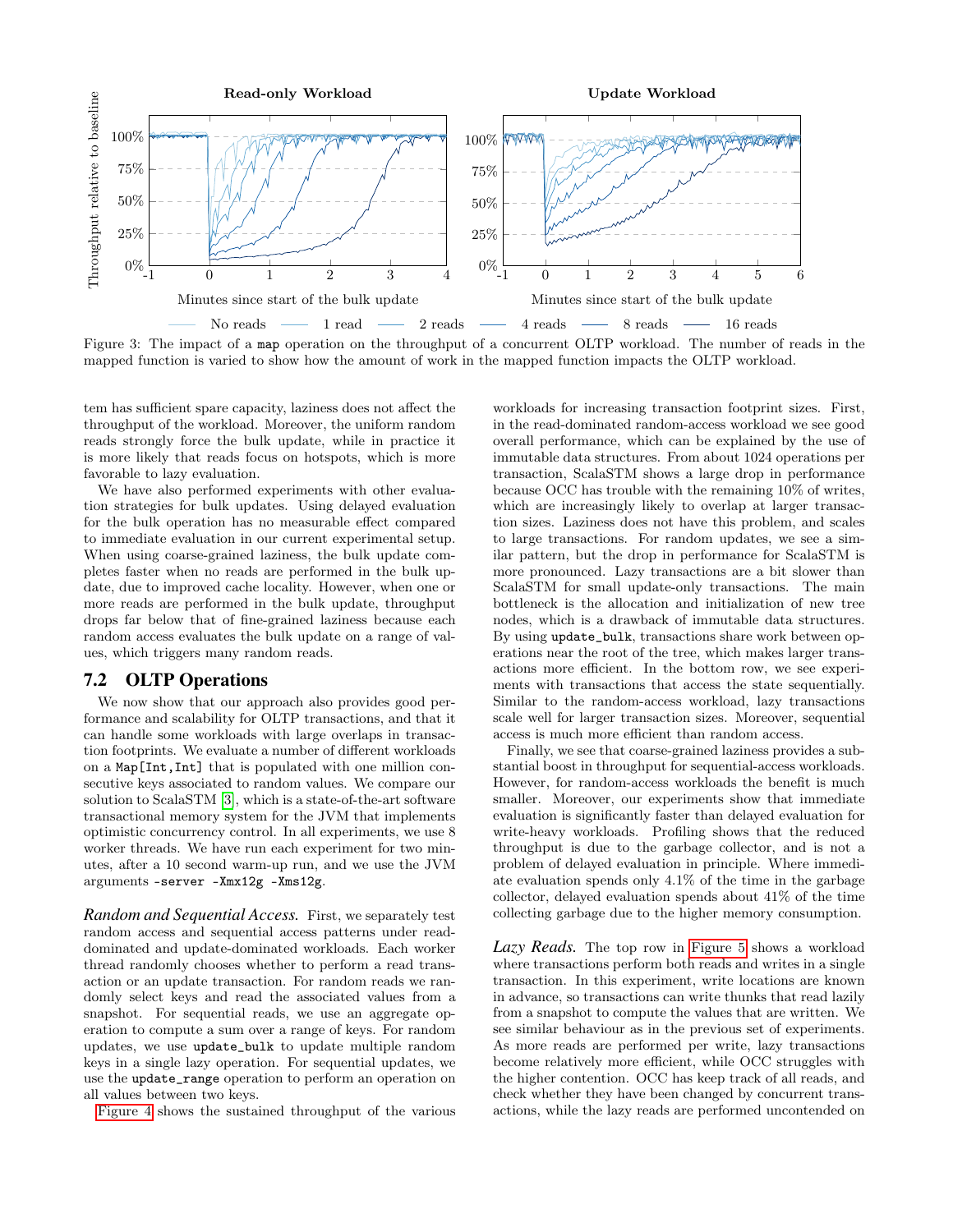<span id="page-7-0"></span>

Figure 4: The effect of the size of transactions on throughput, where each transaction is read-only or update-only. On the left, transactions are read dominated, while on the right they are update dominated. Note the logarithmic axis on the sequential access plots.

<span id="page-7-1"></span>

Lazy  $\rightarrow$  Lazy, coarse-grained  $\rightarrow$  Lazy, delayed evaluation  $\rightarrow$  OCC (ScalaSTM) Figure 5: The effect of the size of transactions on throughput, where transactions perform a mixed read / write workload using lazy or optimistic reads.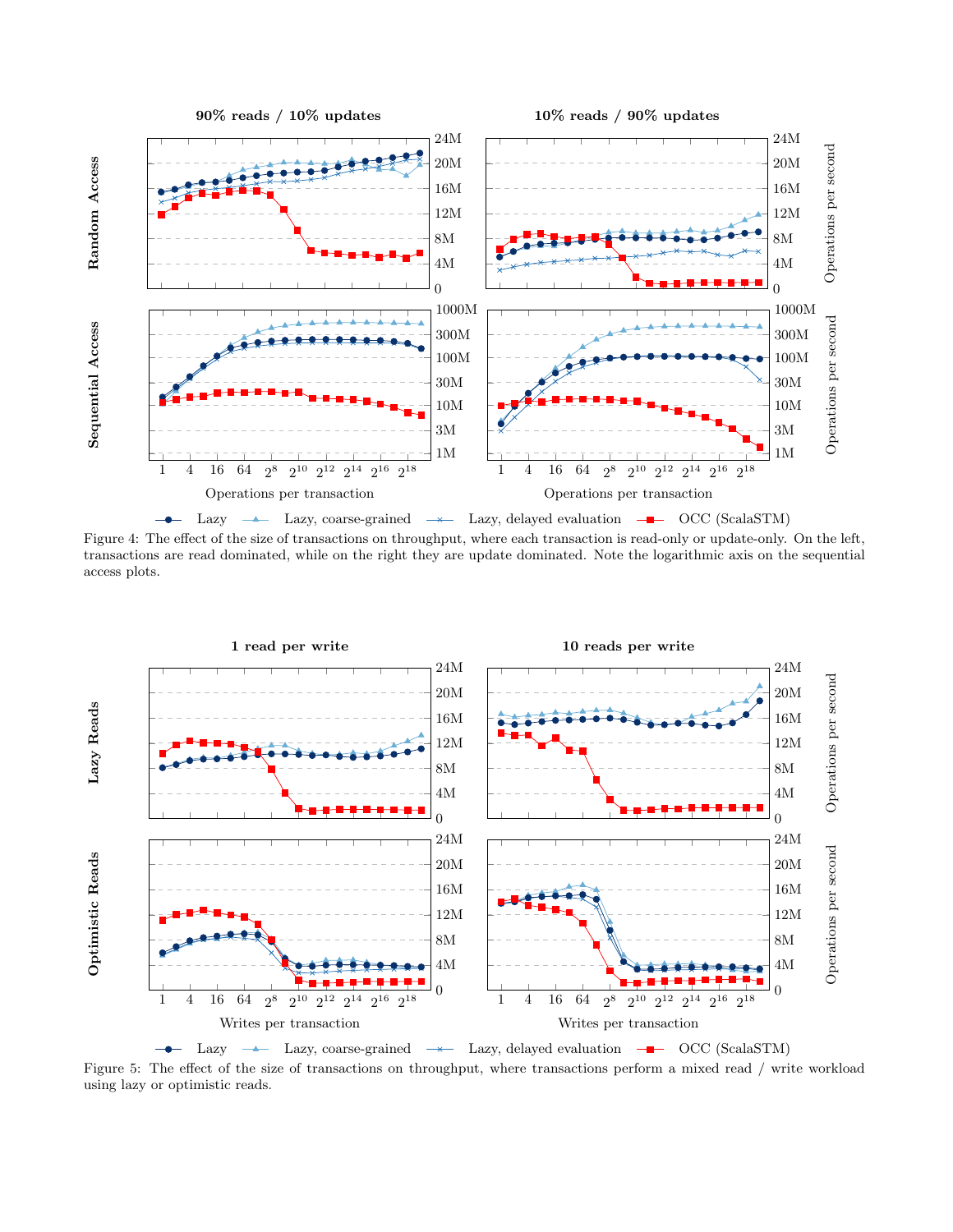a snapshot. Note that we could not run this experiment with delayed evaluation, because the transactions perform no eager reads that force the evaluation of thunks.

*Optimistic Reads.* In this experiment, we execute a workload similar to that of the lazy reads, but where transactions read optimistically. The workload consists of transactions that optimistically read a number of random keys, and write a number of random keys. The general procedure is that in the preparation phase, a transaction reads optimistically from a snapshot and constructs a tree of values to be written. In the commit phase, the tree is lazily merged with the state under the condition that the reads have not been changed by other transactions, which is checked lazily. If the check fails, the transaction is re-executed by reading in the commit phase. While this blocks other transactions while reading, it is guaranteed to succeed, and we can still extract some parallelism by writing the updates lazily.

The bottom row in [Figure 5](#page-7-1) shows that our version of OCC follows the same general pattern as ScalaSTM's OCC. When transactions perform one read per write, our implementation is less efficient than ScalaSTM for small transactions, but interestingly, it can handle large writes much better, being on average about 4 times faster than ScalaSTM. When the transactions perform 10 reads per write, our approach is faster in almost all cases.

#### 8. RELATED WORK

The idea of using lazy evaluation in concurrency control mechanisms has been investigated in prior work, but has not yet received much attention in the literature. To our knowledge, we are the first to split transactions into independent parts, and evaluate these on demand using lazy evaluation. Moreover, this is the first concurrency control mechanism that can execute bulk operations without blocking concurrent transactions. In this section we compare our approach to other work on laziness in OLTP databases, and we look at other approaches to non-blocking bulk operations.

*Laziness for OLTP.* Trinder has investigated functional languages for transaction processing, where he also uses lazy evaluation as a concurrency control mechanism [\[18\]](#page-9-8). Our work is similar, but also different in many ways. For instance, we have developed a stand-alone lazy index structure, and we have investigated how transactions can extract concurrency from lazy evaluation. Another difference is that Trinder has investigated various ways to balance B-trees, while we avoid the need for dynamic balancing by using tries. Moreover, we have investigated alternative evaluation strategies, developed a concrete implementation, and we have performed experiments on modern hardware.

Faleiro et al. have investigated delayed evaluation of lazy OLTP transactions [\[6\]](#page-9-7), and have shown the benefits for ondisk databases. Their approach to laziness differs from ours in many ways. Most importantly, they execute lazy transactions at the granularity of whole transactions, whereas we split transactions into smaller parts that can execute independently. Consequently, our approach extracts more concurrency from contended transactions, and we can execute bulk operations without blocking concurrent transactions. Moreover, we have shown that immediate evaluation provides many of the same concurrency benefits as delayed evaluation, while avoiding most problems with high latency and high memory consumption.

Haskell provides the atomicModifyIORef function, which allows a program to atomically apply an arbitrary function to an immutable data structure, swapping the pointer to that data structure with the result of this operation. While not documented in the literature, this mechanism is sometimes used as a basic STM mechanism, which can exploit laziness for concurrency. For instance, Sulzmann et al. have shown that this mechanism can be used to implement a concurrent linked list, which beats a linked list that is implemented in the Haskell STM on throughput [\[16\]](#page-9-13). To our knowledge, the performance characteristics of this mechanism have not been studied. Our research shows that atomicModifyIORef can be used as an STM, but requires that an appropriate data structure is used for laziness, and requires encoding transactions in a specific way.

*Non-blocking Bulk Updates.* We now compare lazy transactions to other approaches for non-blocking bulk updates and online schema changes. A general difference between these methods and our approach is that our solution is solved at the concurrency control level, and thus also allows bulk updates on a subset of the data.

Propagation-based methods copy and transform data from a source table to a target table, while propagating concurrent changes on the source table to the target table. Ron-ström has developed a method based on triggers [\[14\]](#page-9-14), while Løland has developed a method based on logging [\[11\]](#page-9-15). The main benefit of laziness over these methods is that it allows the target table to be accessed immediately after committing. However, propagation covers cases where laziness may not work, such as online construction of indexes.

Neamtiu et al. show that laziness can be used for on-thefly schema transformations [\[12\]](#page-9-16). Their approach is very different from ours, and is similar to propagation-based methods. They create a shadow table in the new schema, and copy data in a background thread. Queries and updates must ensure that the data has been transformed prior to accessing it. In contrast to our approach, they can only perform one schema transformation at a time, and cannot use this mechanism for OLTP transactions.

Sun et al. use laziness for online merging of B-trees [\[17\]](#page-9-17), which is a special case of our approach. The idea is to let merge operations piggyback on user transactions to reduce I/O operations. Their approach differs from ours in that they update the tree in-place, and they use latches for synchronization on branches. In contrast, our approach uses persistent data structures, so that other lazy operations can still access the old versions, and our algorithm is lockless, which improves scalability for a high number of threads. To rebalance the B-tree during the merging process, they re-traverse the tree from the root if a split is required. A similar approach may work in our setting, but this would be complicated by the use of persistent data structures. As such, we use a trie that has static partitioning.

Another method for online transformation is rewriting of queries, which has been studied by Curino et al. [\[4\]](#page-9-18). They define the new schema as a view on the old schema, which effectively transforms a query on the new schema to a query on the old schema. This approaches is similar to lazy evaluation in the sense that transformations are performed on demand. The main difference is that transformed values